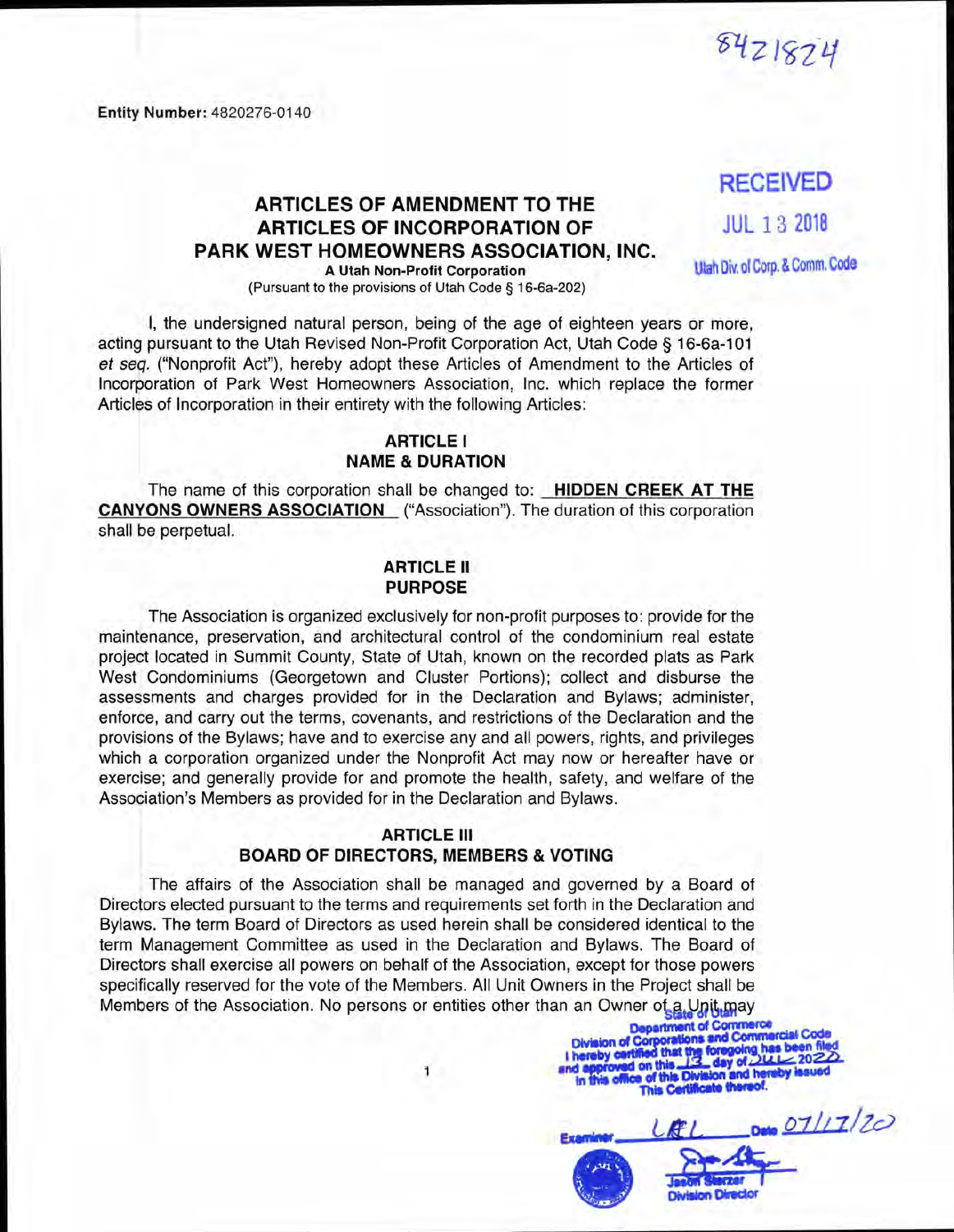be a Member of the Association. The Association will not issue shares evidencing membership. The terms and conditions of membership and voting will be set forth in the recorded Declaration and Bylaws of the Association on file with the Summit County Recorder.

#### **ARTICLE IV CORPORATION POWERS**

The Association shall have such powers and authority as are provided by the Nonprofit Act and other applicable laws and acts. The Association may exercise all other powers necessary and reasonably convenient to effect any and all of the purposes for which the Association is now authorized or hereafter may be authorized by the laws of the United States and the State of Utah.

### **ARTICLE V DECLARATION AND BYLAWS**

Provisions for managing the business and regulating the affairs of the Association shall be set forth in the Declaration and Bylaws for the Park West Condominiums project, recorded in the Office of the Summit County Recorder. The Declaration and Bylaws may be amended from time to time pursuant to the terms therein.

### **ARTICLE VI DISSOLUTION**

The Association may be dissolved upon the termination of the Declaration in accordance with its terms, and with the assent given by Members holding not less than the required voting interests of the Association, as set forth in the Declaration for termination. Upon dissolution, the assets of the Association shall be divided among all the Members as provided in the Declaration or as otherwise required by law.

#### **ARTICLE VII REGISTERED OFFICE AND AGENT**

The name of the Association's registered agent and the address of the Association's registered office shall be:

> James Michael Simmons 1794 Olympic Parkway, Ste. 200 Park City, UT 84098

Such office may be changed at any time by the Board of Directors without amendment to these Articles of Incorporation.

#### **ARTICLE VIII PRINCIPAL ADDRESS**

The Association's principal address is: 1794 Olympic Parkway, Ste. 200

Park City, UT 84098